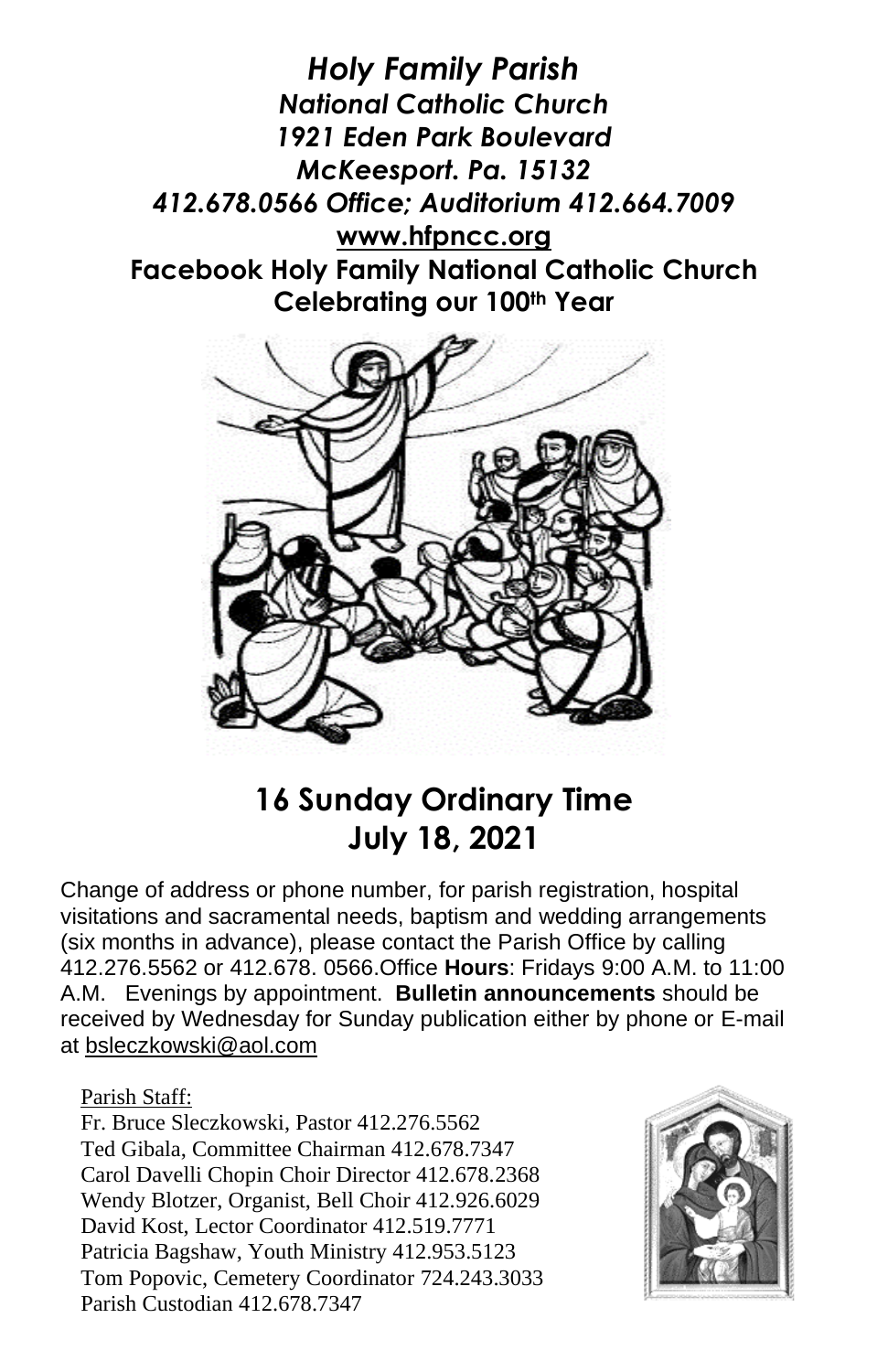## **THIS WEEK**

**Sunday, July 18, 2021 16 Ordinary Time** Holy Mass 9:00 A.M. **+Angelo & + Josephine Tarli** Int. Steffania Piekielek +**Jane McKee Hardman** Int. Lenny & Kathy Guy; **+Blanche Lagesse & +Evelyn Sleczkowski** Int. Lagesse & Sleczkowski families

**Sunday, July 25, 2021 17 Ordinary Time** Holy Mass 9:00 A.M. **+Warren Albeck** Int. Mr. & Mrs. Allen Korenoski and Kristen **+Edmund Adamek** Int. Mrs. Mildred Kotulsky PNU District 5 Quarterly Meeting 7:00 P.M. Via Teleconference

*In conjunction with the state regulations and in accordance with our bishops, masks will not be required for Holy Mass attendance. Masks can be worn at the discretion of the individual. We ask that you keep to all safety precautions*

> **Vendor Sale Saturday September 25th Mark your calendars.**



For more information contact Kristen Korenoski @412.848.921

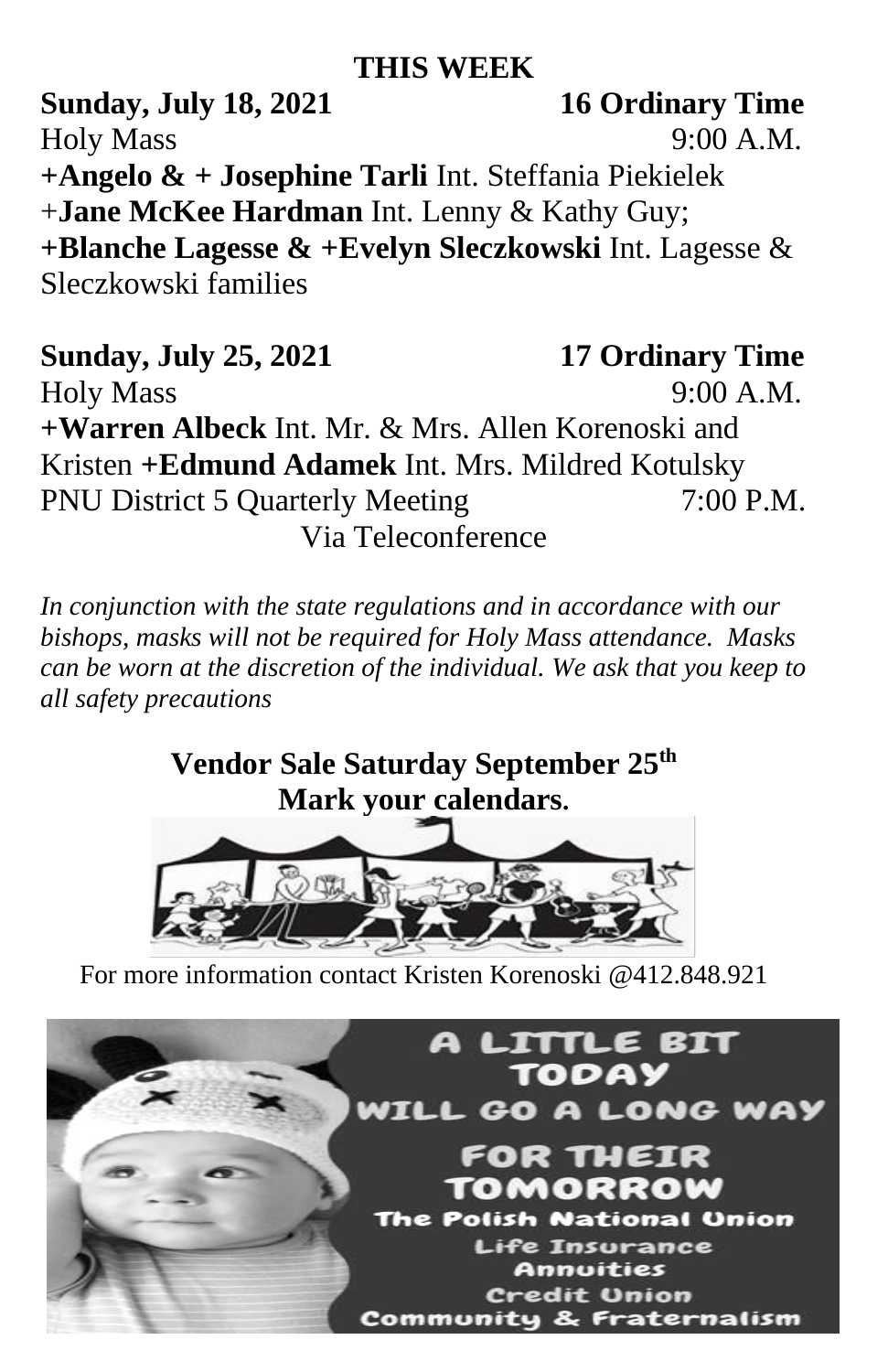The gospel reading tells us that Jesus had compassion on his people "because they were like sheep without a shepherd." The Hebrew word for 'shepherd' also means 'to rule'. Thus, it was not uncommon to compare the terms 'shepherd' and 'ruler' since both were expected to feed those entrusted to their care, providing for all their needs.

Jeremiah's prophesy, written towards the end of the rule of king Zedekiah, just before the Babylonian captivity in 587 B.C., reflects over the reins of Judah's shepherds (kings) who have misgoverned their flocks (people). Together with the foretelling of doom, the passage ends with a promise of the Messiah "who will reign as true king and be wise." While Jeremiah was thinking of a historical restoration of the Monarchy with a Davidic king after the Exile, the Christian community understands the passage as a fulfillment of Jesus Christ, the Good Shepherd.

In Psalm 23, we see three 'functions' of the Shepherd: first, God is portrayed as shepherd leading the flock to green pastures and restful waters; next, God is protector who dispels fear; third, God is host who feeds at a banquet. These three functions are interpreted in the light of Jesus who leads (his followers), protects (the poor and needy) and feeds (the hungry with bread, as well as in the Eucharist).

The second reading highlights the core of Paul's letter to the Ephesians: "You who have been apart from us have been brought very close." The original reference is to the reconciliation of both, Jews and Gentiles, through Christ's death. The reading also speaks of the 'New Man' created, who have been apart from God, now become a part of God through communion with Jesus.

Every shepherd – pastors, religious, church leaders, and parents too – are called to become a part of Jesus by resting with Him and reflecting on Him. Jesus' apostles were so deeply to eat." Thus, involved in ministry that "they had no time even like a shepherd leading his flock to restful waters, Jesus leads them to a lonely place – for rest, reflection and re-creation. He desires that they replenish their resources to bear more fruit. This a part of discipleship.